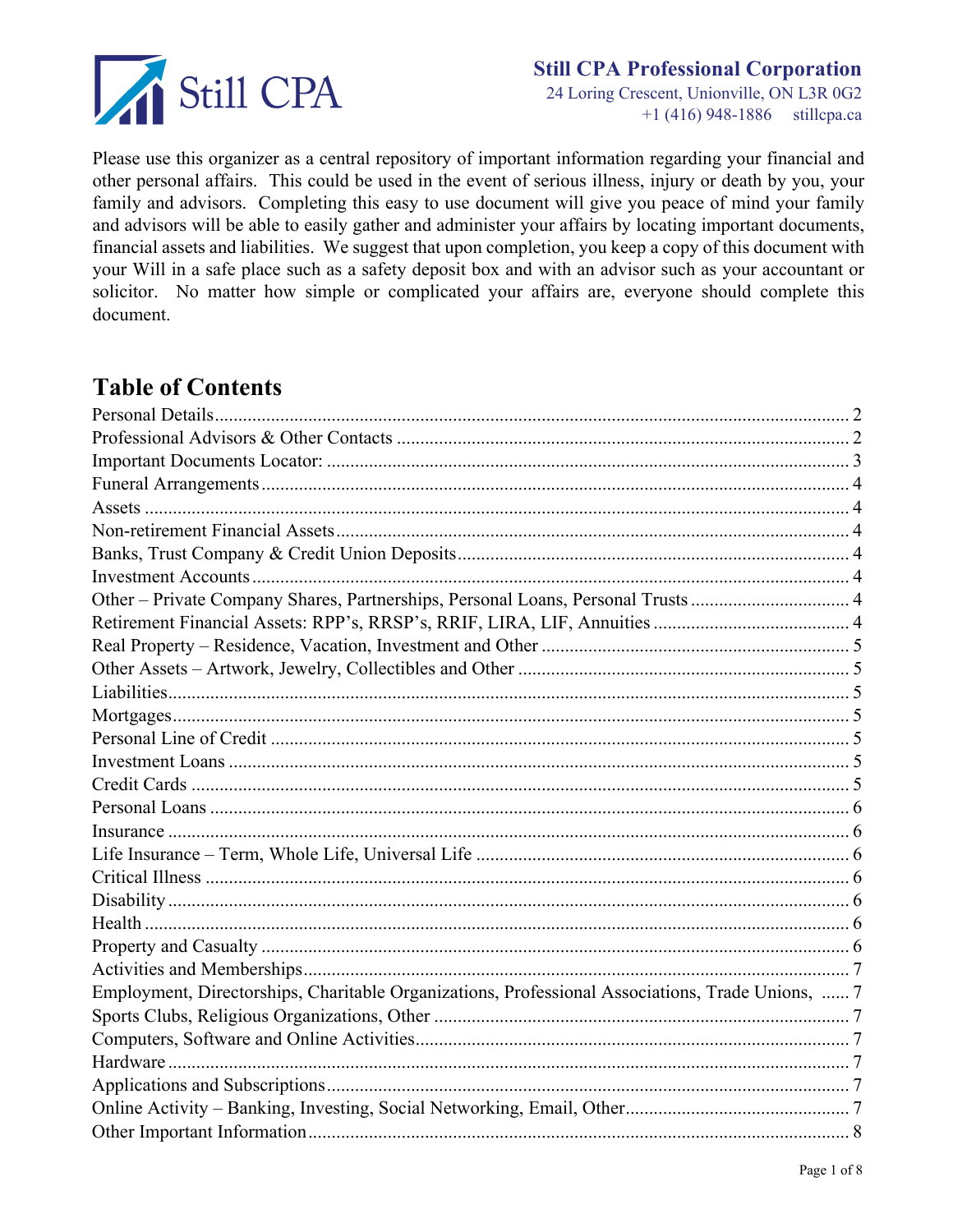## **Personal Details**

| Date Completed:   |  |
|-------------------|--|
|                   |  |
| Location(s) of    |  |
| PAO:              |  |
|                   |  |
| Name:             |  |
| Social Insurance: |  |
| Date of Birth:    |  |
| Address:          |  |
|                   |  |
| Spouse:           |  |
| Social Insurance: |  |
| Date of Birth:    |  |
| Address:          |  |
|                   |  |
| Child:            |  |
| Date of Birth:    |  |
| Address:          |  |
|                   |  |
| Child:            |  |
| Date of Birth:    |  |
| Address:          |  |
|                   |  |
| Child:            |  |
| Date of Birth:    |  |
| Address:          |  |

## **Professional Advisors & Other Contacts**

| Lawyer:                    |  |
|----------------------------|--|
| Address:                   |  |
| Telephone:                 |  |
|                            |  |
| Accountant:                |  |
| Address:                   |  |
| Telephone:                 |  |
|                            |  |
| <b>Investment Advisor:</b> |  |
| Address:                   |  |
| Telephone:                 |  |
|                            |  |
| Insurance Agent (Life and  |  |
| Health):                   |  |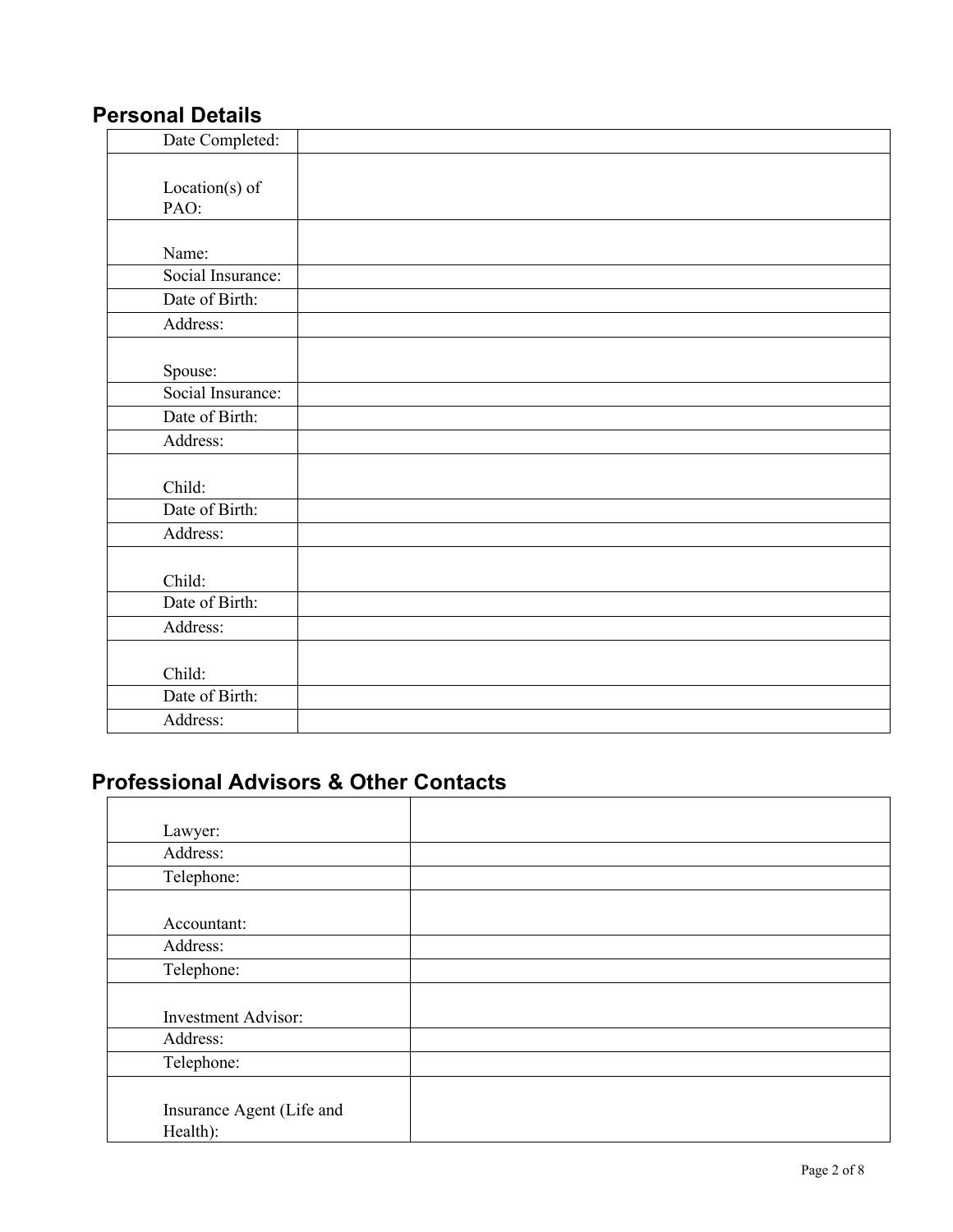| Address:                      |  |
|-------------------------------|--|
| Telephone:                    |  |
|                               |  |
| Insurance Agent (Property and |  |
| Casualty)                     |  |
| Address:                      |  |
| Telephone:                    |  |
| Medical Doctor:               |  |
| Address:                      |  |
| Telephone:                    |  |
|                               |  |
| Other Medical:                |  |
| Address:                      |  |
| Telephone:                    |  |
|                               |  |
| Clergy:                       |  |
| Address:                      |  |
| Telephone:                    |  |
|                               |  |
| Family:                       |  |
| Address:                      |  |
| Telephone:                    |  |
|                               |  |
| Family:                       |  |
| Address:                      |  |
| Telephone:                    |  |
|                               |  |
| Friend:                       |  |
| Address:                      |  |
| Telephone:                    |  |
|                               |  |
| Friend:                       |  |
| Address:                      |  |
| Telephone:                    |  |

# **Important Documents Locator:**

| Will:                   |  |  |
|-------------------------|--|--|
| Secondary Will:         |  |  |
| Living Will             |  |  |
| Power of Attorney:      |  |  |
| <b>Trust Documents:</b> |  |  |
| Birth Certificate:      |  |  |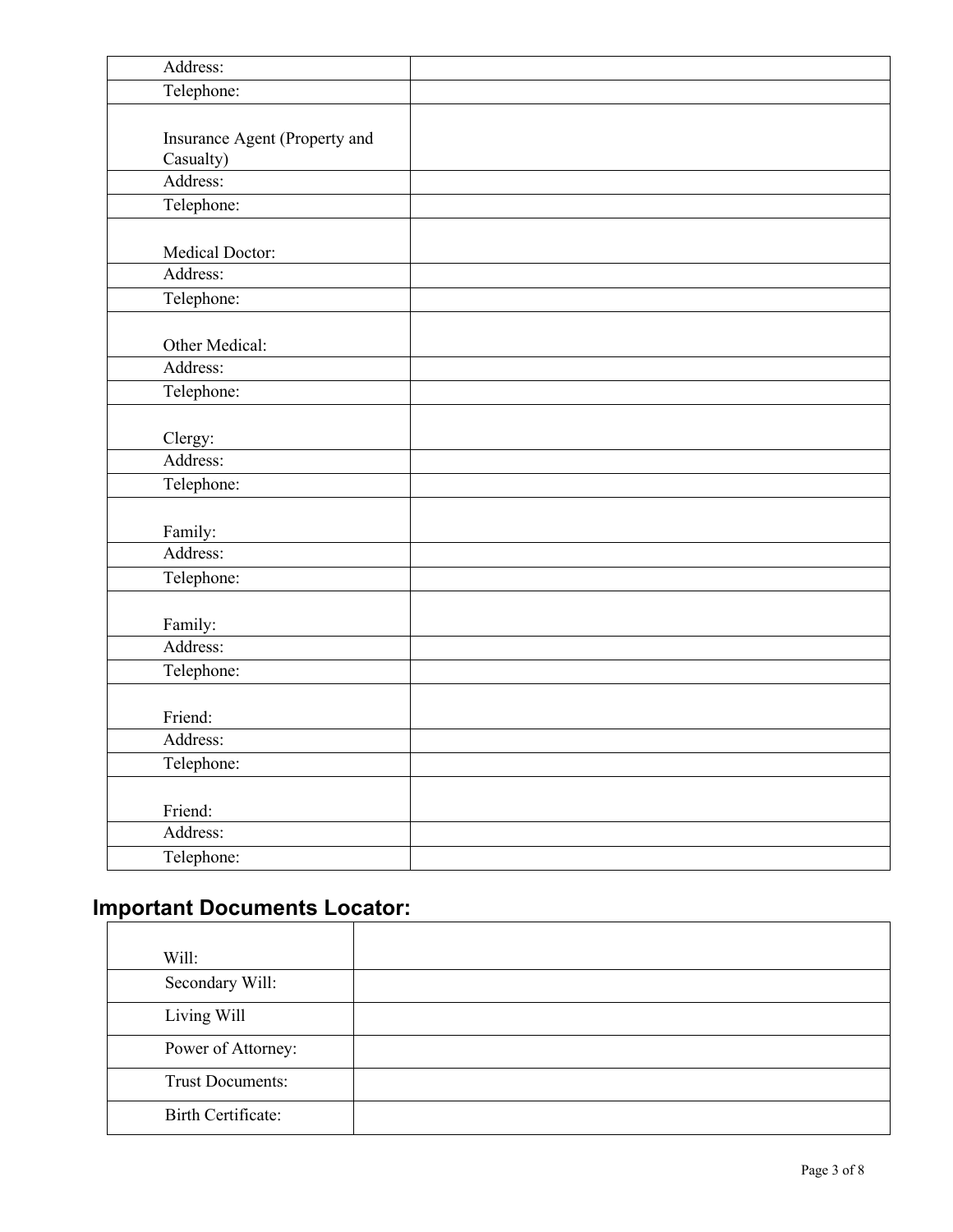| Marriage Certificate: |  |
|-----------------------|--|
| Tax Returns:          |  |

## **Funeral Arrangements**

| Funeral Home:                    |  |
|----------------------------------|--|
| Pre-arranged Funeral<br>Details: |  |
| Pre-paid funeral Contract:       |  |
| Cemetery:                        |  |

## **Assets**

#### *Non-retirement Financial Assets*

#### **Banks, Trust Company & Credit Union Deposits**

| Institution | <b>Address</b> | Account | <b>Account Type &amp;</b> | <b>Account Holder</b> |
|-------------|----------------|---------|---------------------------|-----------------------|
|             |                | #       | Description               | <b>Names</b>          |
|             |                |         |                           |                       |
|             |                |         |                           |                       |
|             |                |         |                           |                       |
|             |                |         |                           |                       |

#### **Investment Accounts**

| Institution | <b>Address</b> | Account  <br># | <b>Account Type &amp;</b><br><b>Description</b> | <b>Account Holder</b><br><b>Names</b> |
|-------------|----------------|----------------|-------------------------------------------------|---------------------------------------|
|             |                |                |                                                 |                                       |
|             |                |                |                                                 |                                       |
|             |                |                |                                                 |                                       |
|             |                |                |                                                 |                                       |

#### **Other – Private Company Shares, Partnerships, Personal Loans, Personal Trusts**

| Item | Location | <b>Description and other Details</b> |
|------|----------|--------------------------------------|
|      |          |                                      |
|      |          |                                      |
|      |          |                                      |
|      |          |                                      |

#### **Retirement Financial Assets: RPP's, RRSP's, RRIF, LIRA, LIF, Annuities**

| <b>Institution</b> | <b>Address</b> | Account<br># | <b>Account Type &amp;</b><br>Description | <b>Beneficiaries</b> |
|--------------------|----------------|--------------|------------------------------------------|----------------------|
|                    |                |              |                                          |                      |
|                    |                |              |                                          |                      |
|                    |                |              |                                          |                      |
|                    |                |              |                                          |                      |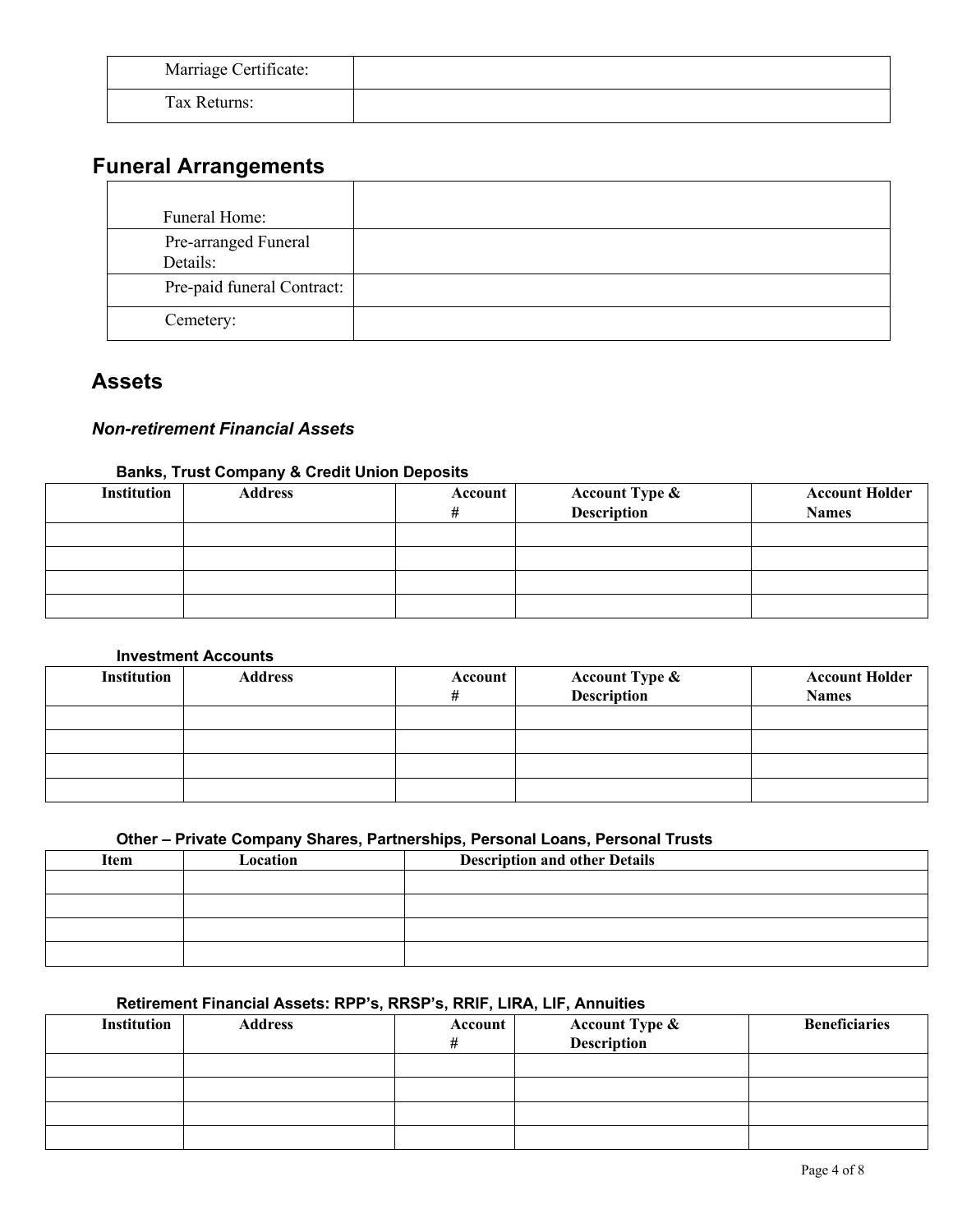#### **Real Property – Residence, Vacation, Investment and Other**

| <b>Property</b> | <b>Address</b> | Co-    | <b>Encumbrances</b> | <b>Location of Pertinent</b> |
|-----------------|----------------|--------|---------------------|------------------------------|
|                 |                | owners |                     | <b>Documents</b>             |
|                 |                |        |                     |                              |
|                 |                |        |                     |                              |
|                 |                |        |                     |                              |
|                 |                |        |                     |                              |

### **Other Assets – Artwork, Jewelry, Collectibles and Other**

| Item | Location | <b>Description and other Details</b> |
|------|----------|--------------------------------------|
|      |          |                                      |
|      |          |                                      |
|      |          |                                      |
|      |          |                                      |
|      |          |                                      |

## **Liabilities**

#### *Mortgages*

| - -             |                |          |              |                              |
|-----------------|----------------|----------|--------------|------------------------------|
| <b>Property</b> | <b>Address</b> | Creditor | <b>Terms</b> | <b>Location of Documents</b> |
|                 |                |          |              |                              |
|                 |                |          |              |                              |
|                 |                |          |              |                              |

#### *Personal Line of Credit*

| <b>Institution</b> | <b>Address</b> | <b>Description</b> | Account | <b>Security</b> |
|--------------------|----------------|--------------------|---------|-----------------|
|                    |                |                    |         |                 |
|                    |                |                    |         |                 |
|                    |                |                    |         |                 |

#### *Investment Loans*

| Institution | <b>Address</b> | <b>Description</b> | Account | <b>Security</b> |
|-------------|----------------|--------------------|---------|-----------------|
|             |                |                    |         |                 |
|             |                |                    |         |                 |
|             |                |                    |         |                 |

#### *Credit Cards*

| <b>Institution</b> | <b>Description</b> | Account | $Co-$  | <b>Points Program</b> |
|--------------------|--------------------|---------|--------|-----------------------|
|                    |                    | #       | owners |                       |
|                    |                    |         |        |                       |
|                    |                    |         |        |                       |
|                    |                    |         |        |                       |
|                    |                    |         |        |                       |
|                    |                    |         |        |                       |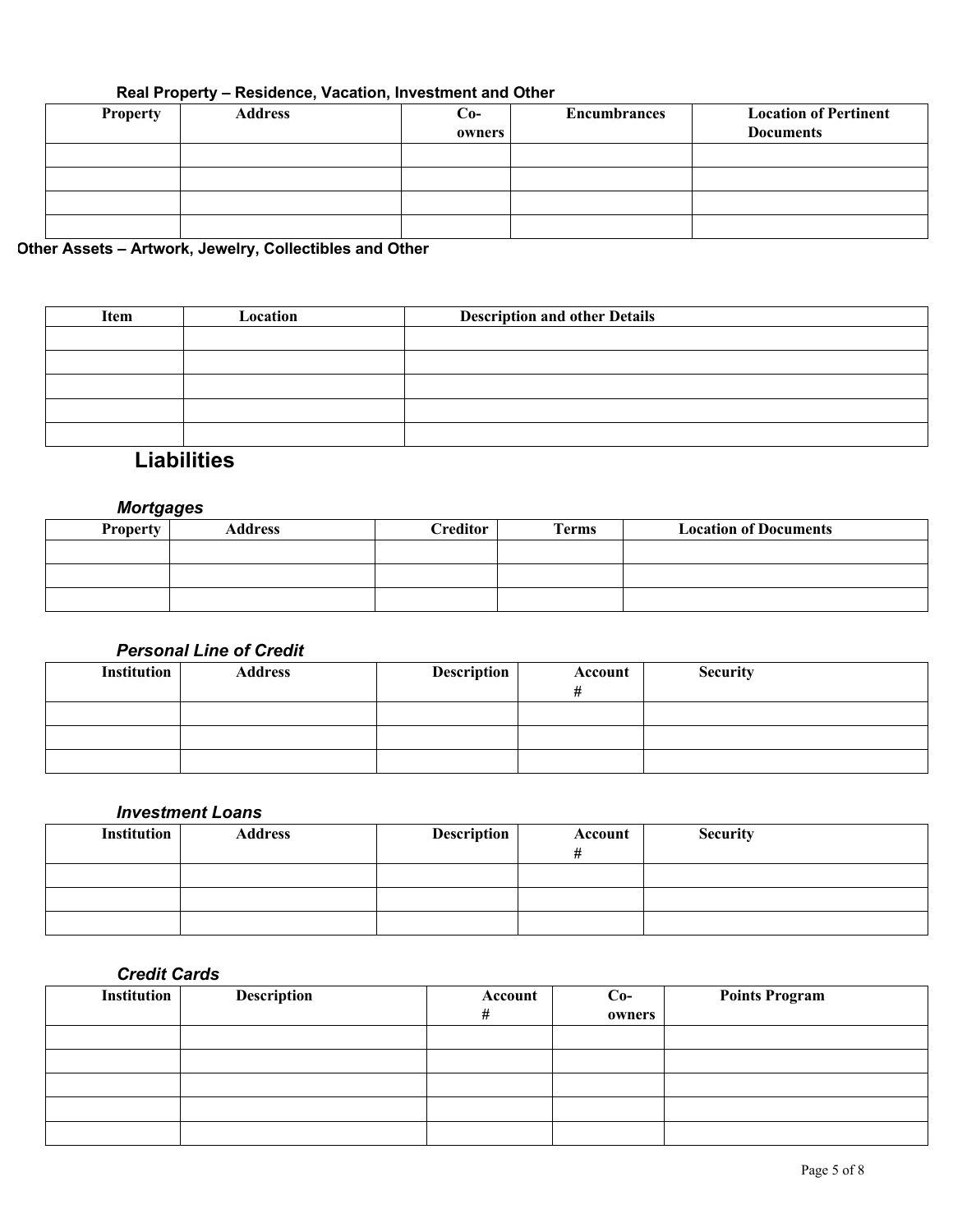| the contract of the contract of the contract of the contract of the contract of the contract of the contract of |  |  |
|-----------------------------------------------------------------------------------------------------------------|--|--|
|                                                                                                                 |  |  |

#### *Personal Loans*

| Creditor | <b>Address</b> | <b>Description</b> | Co-<br>owners | <b>Security</b> |
|----------|----------------|--------------------|---------------|-----------------|
|          |                |                    |               |                 |
|          |                |                    |               |                 |

### **Insurance**

### *Life Insurance – Term, Whole Life, Universal Life*

| <b>Institution</b> | <b>Address</b> | <b>Description</b> | Policy | <b>Beneficiaries</b> | <b>Agent</b> |
|--------------------|----------------|--------------------|--------|----------------------|--------------|
|                    |                |                    |        |                      |              |
|                    |                |                    |        |                      |              |
|                    |                |                    |        |                      |              |
|                    |                |                    |        |                      |              |

#### *Critical Illness*

| Institution | <b>Address</b> | <b>Description</b> | <b>Policy</b> | Agent |
|-------------|----------------|--------------------|---------------|-------|
|             |                |                    |               |       |
|             |                |                    |               |       |

#### *Disability*

| Institution | <b>Address</b> | <b>Description</b> | <b>Policy</b><br># | Agent |  |
|-------------|----------------|--------------------|--------------------|-------|--|
|             |                |                    |                    |       |  |
|             |                |                    |                    |       |  |

#### *Health*

| Institution | <b>Address</b> | <b>Description</b> | <b>Policy</b><br>$\cdot$ | <b>Agent</b> |
|-------------|----------------|--------------------|--------------------------|--------------|
|             |                |                    |                          |              |
|             |                |                    |                          |              |

### *Property and Casualty*

| Institution | <b>Address</b> | <b>Description</b> | <b>Policy</b><br>п<br>Ħ | Agent |
|-------------|----------------|--------------------|-------------------------|-------|
|             |                |                    |                         |       |
|             |                |                    |                         |       |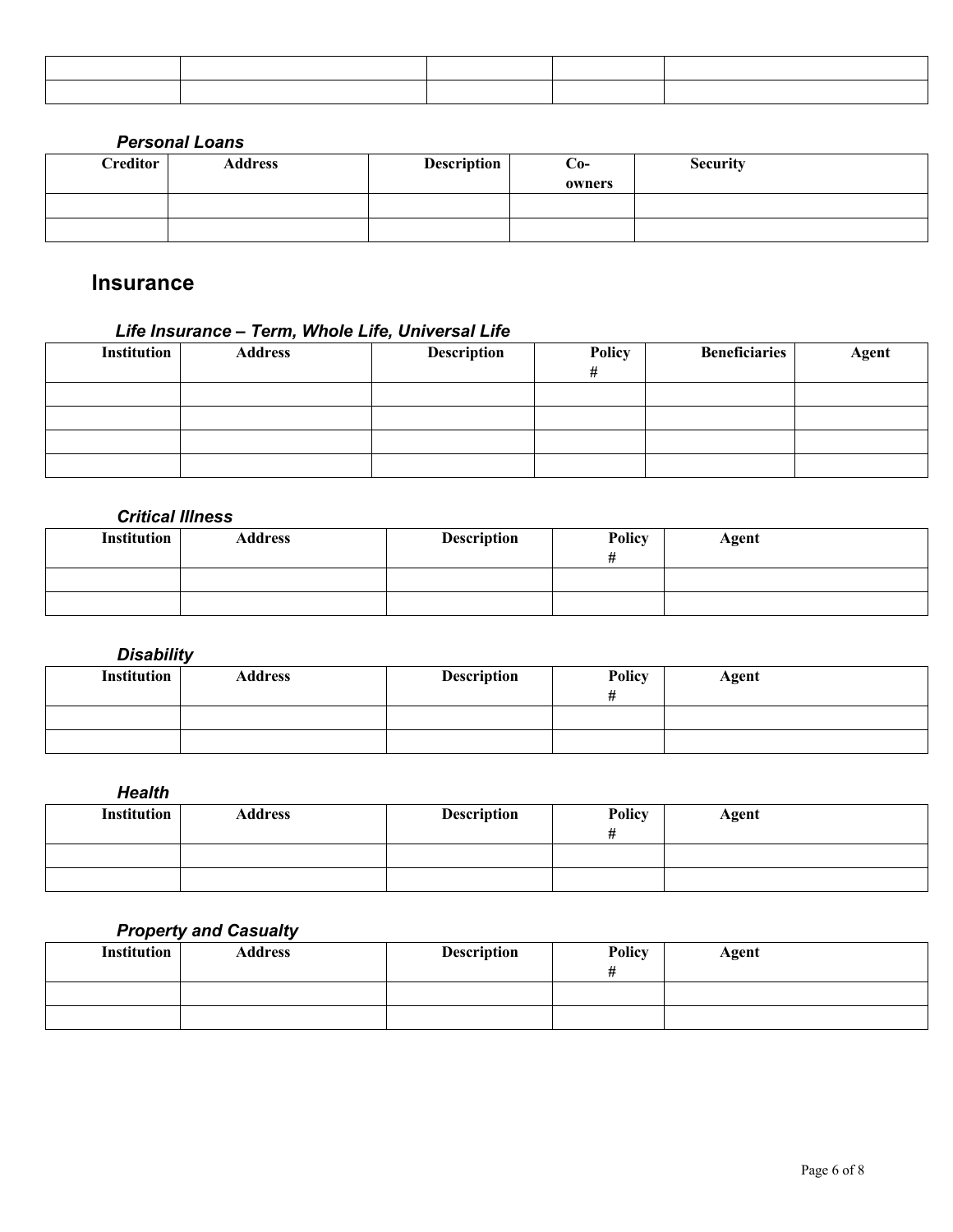## **Activities and Memberships**

#### *Employment, Directorships, Charitable Organizations, Professional Associations,*

*Trade*

#### *Unions, Sports Clubs, Religious Organizations, Other*

| Organization | <b>Address</b> | Activity | Relationship | Contact |
|--------------|----------------|----------|--------------|---------|
|              |                |          |              |         |
|              |                |          |              |         |
|              |                |          |              |         |
|              |                |          |              |         |
|              |                |          |              |         |
|              |                |          |              |         |
|              |                |          |              |         |
|              |                |          |              |         |
|              |                |          |              |         |

## **Computers, Software and Online Activities**

#### *Hardware*

| Item | <b>Location/Serial #</b> | <b>Activity/Software/Files</b> | <b>Passwords</b> |
|------|--------------------------|--------------------------------|------------------|
|      |                          |                                |                  |
|      |                          |                                |                  |
|      |                          |                                |                  |

#### *Applications and Subscriptions*

| $  -$<br>Item | Location | <b>Description</b> | <b>Passwords</b> |
|---------------|----------|--------------------|------------------|
|               |          |                    |                  |
|               |          |                    |                  |
|               |          |                    |                  |
|               |          |                    |                  |
|               |          |                    |                  |
|               |          |                    |                  |
|               |          |                    |                  |

#### *Online Activity – Banking, Investing, Social Networking, Email, Other*

|      | -<br>$\cdot$ $\cdot$ | $-$<br>$\cdot$ | . .              |
|------|----------------------|----------------|------------------|
| Item | Location             | Description    | <b>Passwords</b> |
|      |                      |                |                  |
|      |                      |                |                  |
|      |                      |                |                  |
|      |                      |                |                  |
|      |                      |                |                  |
|      |                      |                |                  |
|      |                      |                |                  |